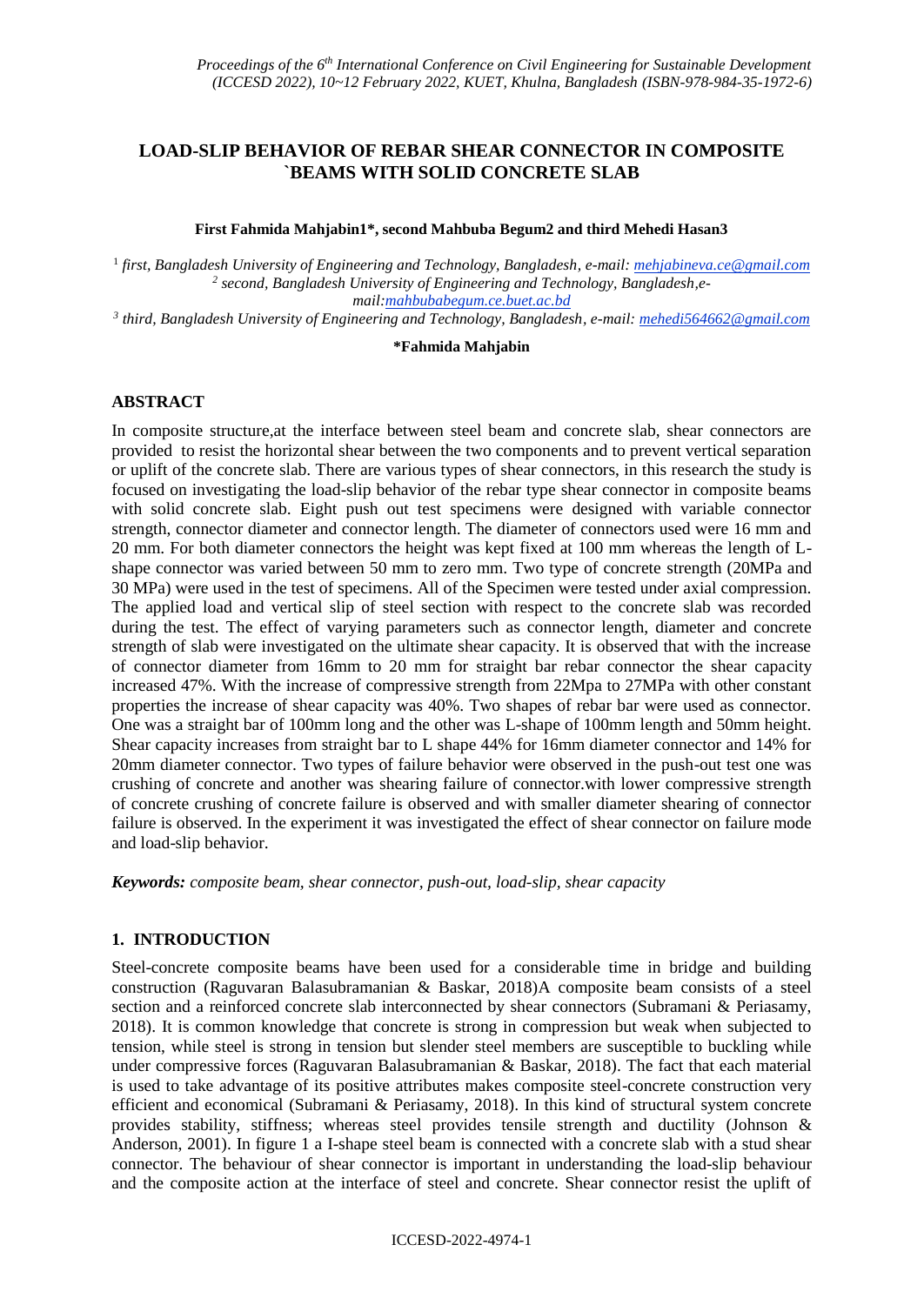concrete slab from steel beam (Mazoz et al., 2013). The design strength and behaviour of C-shape, Lshape & I-shape connectors and headed stud connectors are studied by several researchers through experimental and numerical investigations (Mazoz et al., 2013),(Pashan, 2006) Current design codes such a Eurocode 4 (Johnson & Anderson, 2001) and AISC (Hoffman et al., 1996) only include the design equations and design values for headed stud and channel shear connectors (Kabir & Begum, n.d.)

In this research, a study has been conducted on experimental investigations to determine the failure mechanism and load-slip behaviour of L-shape and zero head length rebar shear connectors in steelconcrete composite beams. In this test experiment there are eight specimens with varying concrete compressive strength when the other parameters are constant and varying diameter while keeping other parameters constant and changing L-shape to zero head length straight rebar connector, so that the test include all the relevant cases into consideration.



Figure. 1: Composite beam with shear connector(Beitel et al., 2007)

## **2. EXPERIMENTAL PROGRAM**

The push-out test specimens were fabricated from six meter long hot rolled standard (S-shape) compact steel beam I- section (100 by 200 mm) cut into pieces of 350mm length in the Mechanical shop of BUET. The rebar short cut pieces were extracted to appropriate lengths from long deformed reinforcing bar as shear connectors are deformed L-shape (50mm by 100mm) and straight bar of 100mm height. The rebar connectors were then welded to the flanges of steel section according to AWS (American Welding Society) specification by a certified welder at Steel –metal and Welding Shop at BUET. The I shape steel beam and the welded 100mm straight rebar connector is shown in figure 2(a). The wooden box frame-work for slab and 3inch cement block for clear cover is shown in figure 2(b).



Figure. 2(a): Straight rebar connector Figure. 2(b): Shuttering of specimen

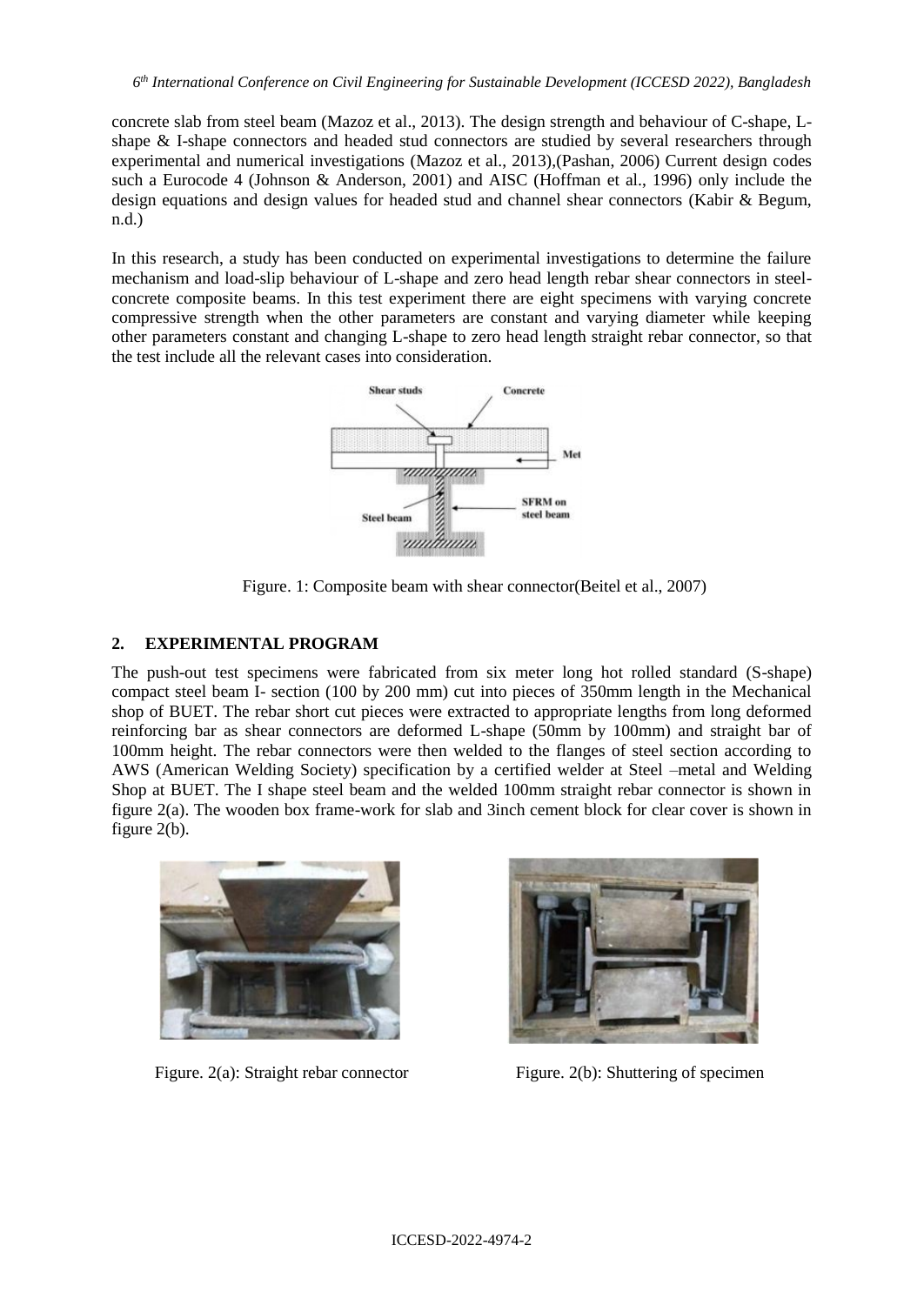For all test specimens, the position of the connector was kept constant at 212.5mm as end distance i.e distance from the center-line of the connector to the bottom of reinforced concrete slab. Surface welding was applied around the rebar connector so that the connector would not fail due to weld failure during testing.

| Specimen       | Connector diameter Connector Length Connector height |      |     | Concrete Strength |
|----------------|------------------------------------------------------|------|-----|-------------------|
|                | (mm)                                                 | (mm) | (mm | (MPa)             |
|                | 16                                                   | 50   | 100 | 22                |
| A <sub>2</sub> | 20                                                   | 50   | 100 | 22                |
| A3             | 16                                                   | 50   | 100 | 27                |
| A4             | 20                                                   | 50   | 100 | 27                |
| B <sub>1</sub> | 16                                                   |      | 100 | 22                |
| B <sub>2</sub> | 20                                                   |      | 100 | 22                |
| B <sub>3</sub> | 16                                                   |      | 100 | 27                |
| <b>B4</b>      | 20                                                   |      | 100 | 27                |

Table 1: General properties of push-out test specimens

#### **2.1 Description of Push-out Specimen**

In the experiment two push-out text series (series-A and series-B) are categorize with different shear connector shape. There are eight push-out text specimens in which each push-out specimen consists of steel beam section of 100 by 200 mm rectangular beam which is made of hot rolled short standard (S shape) compact steel beam. The beam was held in a vertical position by two identical reinforced concrete slabs having width of 250, length of 350 mm and thickness of 130 mm. A typical test specimen is shown below in Figure 3. In this test specimen, the concrete slabs are attached to the beam flange by rebar shear connectors where some connectors are straight bar and some are L-shape. The connectors are welded at the I-section beam flange.

In current study, the geometry of beam and slab were constant for all with a varying connector geometry and concrete compressive strength. Concrete strength was varied keeping in a low compressive strength for both series of specimens. Series A has shear connector of 100mm length to 50 mm head length of L-shape rebar connector whereas series B has 100 mm length without any head length of straight bar connector. Each test series consists of four push-out test specimens with variable size of rebar connectors of 16mm diameter and 20mm diameter. The slabs are cast vertically followed by (mazoz,2013) procedure. All slabs of same concrete strength are cast from same batch to reduce the variation of concrete strength. Axial compression was applied in downward direction on top of the steel beam. In the interface between steel beam and concrete slab, shear load is produced when subjected to vertical load.



Figure 3(a): front view Figure 3(b): side view

Figure. 3: Push-Out test specimen with rebar connector (units in mm) (Kabir & Begum, n.d.)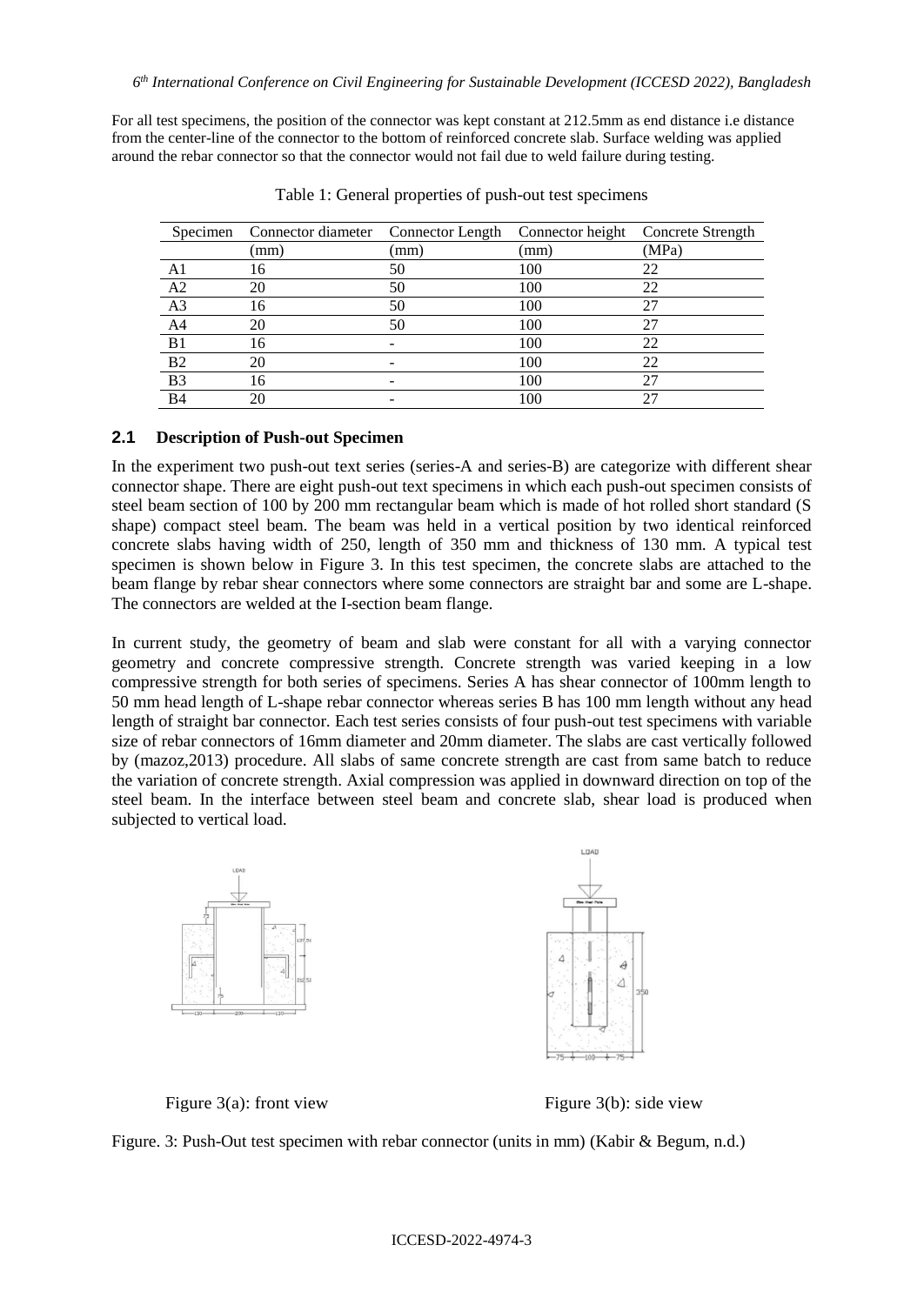## **2.2 Material Properties**

Test on steel, concrete and shear connector were carried out using appropriate test procedure to determine the experimental shear strength capacity of rebar shear connector obtained by applying the compressive load on push- out test specimens.

| Specimen               | Yield Strength, fy | Ultimate Strength, fu Elongation (%) |  |  |
|------------------------|--------------------|--------------------------------------|--|--|
|                        | (MPa)              | (MPa)                                |  |  |
| Steel section          | 307                | 424                                  |  |  |
| <b>Rebar Connector</b> |                    |                                      |  |  |
| 16mm                   | 408                | 638                                  |  |  |
| 20 <sub>mm</sub>       | 500                | 668                                  |  |  |

Table 2: Mechanical properties of steel material

## **2.3 Test Set-up and Instrumentation**

Universal Testing Machine (UTM) having the capacity of 2000KN was used for axial compression of push-out text specimens. The specimens were placed over the flat platform of the UTM. At the upper end of steel beam axial compression was applied by a hydraulic jack through a 25mm thick of rigid steel plate. In order to ensure proper distribution of applied load and uniform contact a rubber pad was placed over the steel plate. The vertical and horizontal slip between reinforced concrete slab and steel beam was measured by two 50 mm capacity dial gauges during loading which were located at the level of shear connectors. One dial gauge was attached at the flange of the beam and the another one was attached at the web of the beam with help of a bracket. The test setup is shown below in Figure 4. The net slip of connector is calculated by the average of two slip values. The load was applied at a rate of 0.5 mm/min using displacement-controlled method. The slip was measured by means of the gauges between the steel beam and the concrete slab during each loading step, after the dial had stabilized.



Figure. 4: Test setup and instrumentation(Kabir & Begum, n.d.)

### **3. TEST RESULTS**

### **3.1 Load-Slip behaviour**

In this section, the experimental results related to the Push-out specimens are presented, along with a description of observed failure mechanisms. The main test results are shown in the form of load-slip curves. The relation between the axial compressive load and the vertical slip of steel section with respect to concrete slab is presented in the table 3.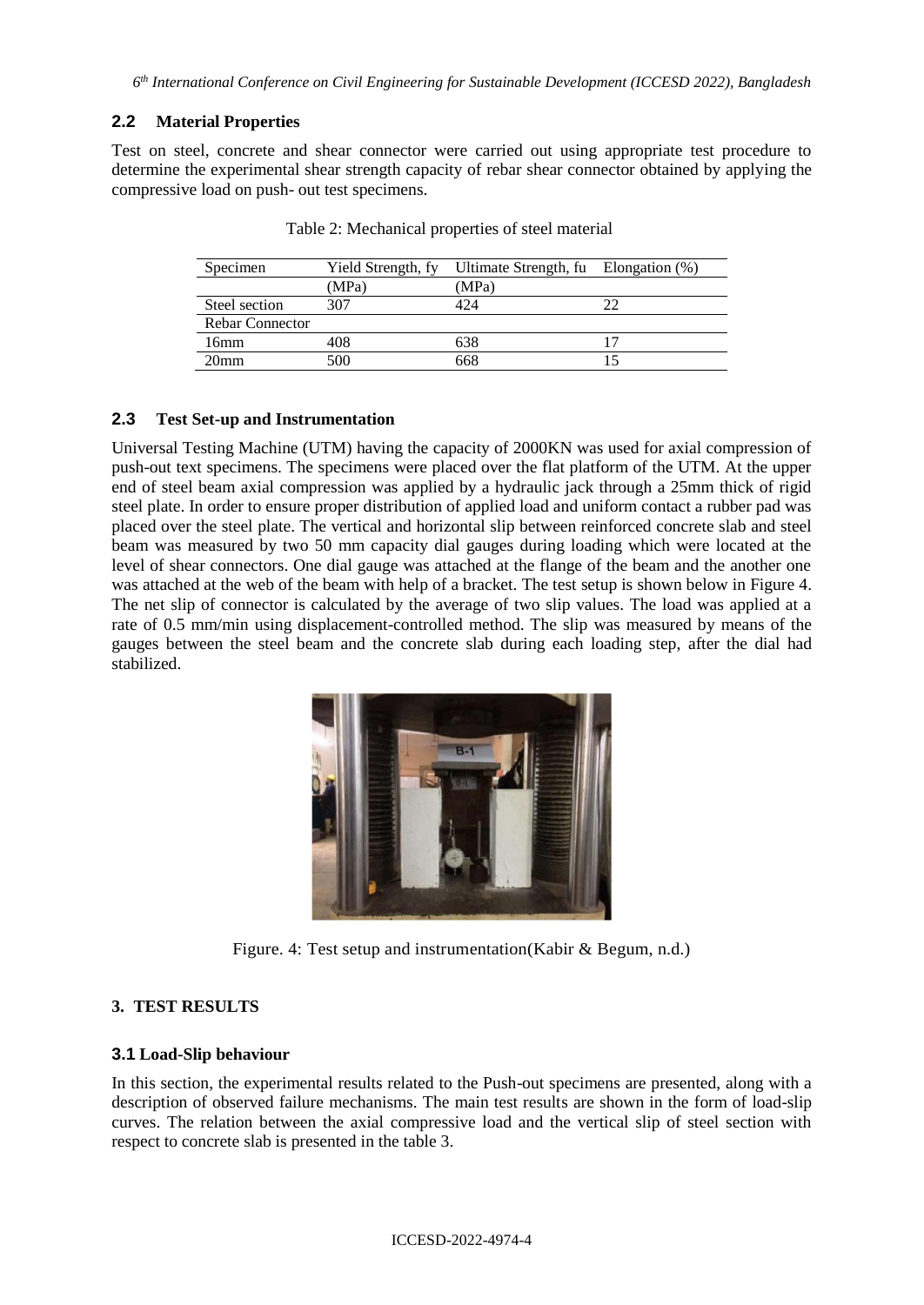| Specimen       | Connector<br>diameter | Connector<br>Height | Compressive<br>Strength | Ultimate<br>Load | Capacity<br>Increase | Slip at<br>ultimate | Occurance<br>of Failure  |
|----------------|-----------------------|---------------------|-------------------------|------------------|----------------------|---------------------|--------------------------|
|                | (mm)                  | (mm)                | (MPa)                   | (KN)             | $\%$                 | (mm)                |                          |
| A1             | 16                    | 50                  | 22                      | 172              | $\overline{a}$       | 7.2                 | Shearing of<br>connector |
| A2             | 20                    | 50                  | 22                      | 164              | $-4.6$               | 5                   | Cracking of<br>Concrete  |
| A <sub>3</sub> | 16                    | 50                  | 27                      | 242              |                      | 6                   | Shearing of<br>connector |
| A <sub>4</sub> | 20                    | 50                  | 27                      | 240              | $-0.8$               | 4.2                 | Cracking of<br>Concrete  |
| B1             | 16                    |                     | 22                      | 163              |                      | 5.2                 | Shearing of<br>connector |
| B2             | 20                    |                     | 22                      | 240              | 47.2                 | 4.8                 | Cracking of<br>Concrete  |
| B <sub>3</sub> | 16                    |                     | 27                      | 168              |                      | 3.8                 | Shearing of<br>connector |
| <b>B4</b>      | 20                    |                     | 27                      | 210              | 25                   | 4.5                 | Cracking of<br>Concrete  |

Table 3: Test results of push-out test specimen

### **3.2 Failure Mechanisms**

Two types of failure were observed in the text specimen. One is shear failure of rebar connector and the another is concrete cracking followed by crushing. The failure patterns are shown below in Figures. Concrete crushing around the connector is illustrated in Figure 5(b) and shearing of connector failure shown in figure 5(a). In the specimens having smaller diameter of connectors 16mm (i.e., A-1, A-3, B1 and B-3), failure occurred by shearing of the rebar connectors. No cracking or splitting of concrete was observed in these specimens. On the other hand, in specimens A-2, A-4, B-2 and B4 failure was initiated by cracking and crushing of concrete followed by shear failure of the connector.



Figure. 5(a) Shearing of connector Figure. 5(b) Crushing of Concrete



Figure 5: Failure of concrete slab

### **3.3 Parametric Study**

#### **3.3.1 Effect of compressive strength of concrete**

Compressive strength has a significant effect on the shear resistance of rebar shear connector and failure mode. In this study eight specimens are divided into two series (series A and series B). Two different type of compressive strength of concrete were used 22MPa and 27 MPa. The four sets were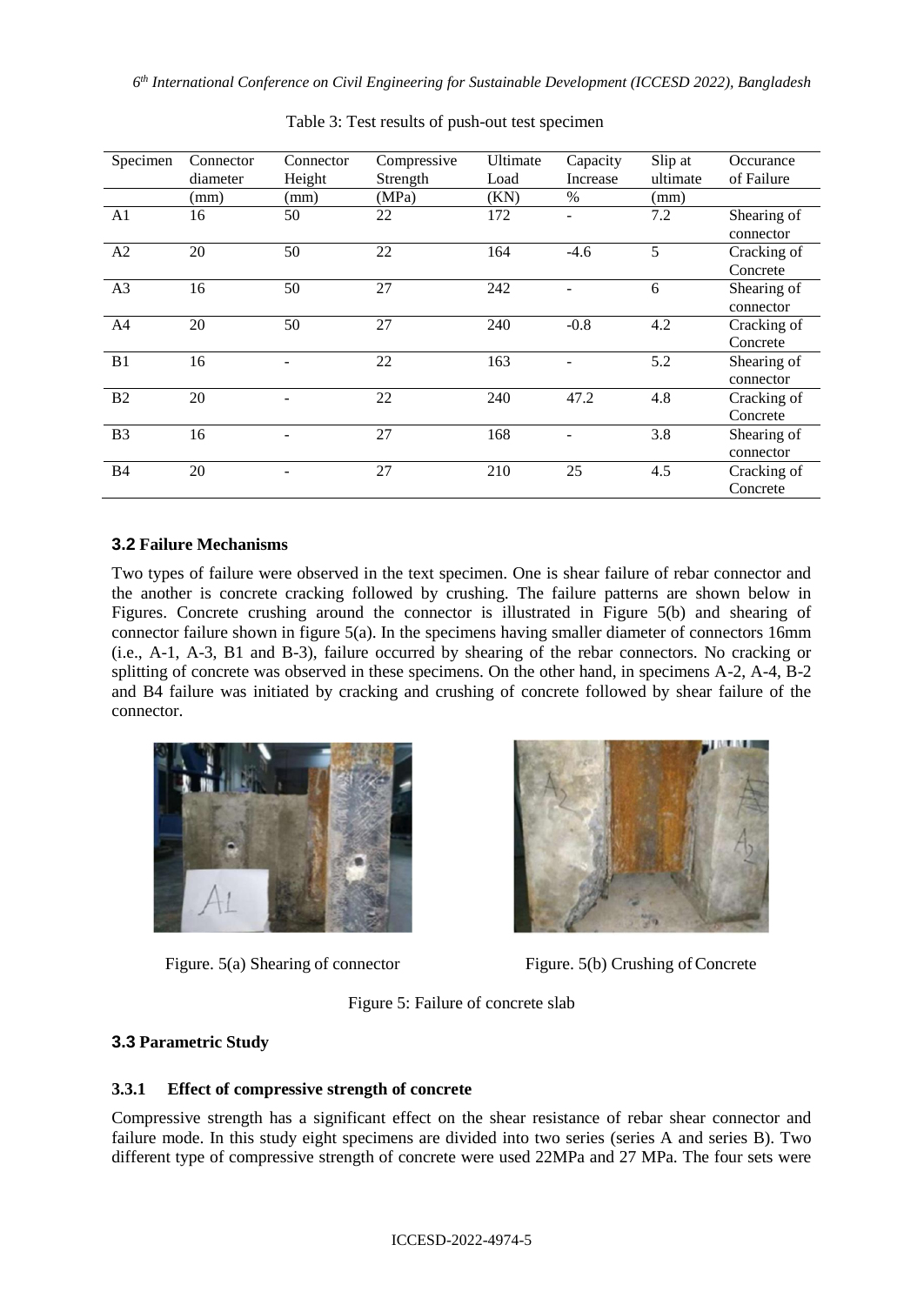16 mm diameter with 50 mm connector length (A1&A3), 20 mm diameter with 50mm connector length (A3&A4) and 16 mm, 20 mm connector diameter without connector length (B1, B2, B3&B4).



Figure.6: Effect of compressive strength of concrete for two different diameter connectors

It is obvious that from the figures that as the concrete strength increases the ultimate load carrying capacity also increases. For changing of compressive strength of 22Mpa to 27 MPa for 16mm diameter having 50 mm length the increment of ultimate load was found to be 40.7% (A1&A3). Again for 20 mm diameter connector with 50 mm connector length the increment was observed to be 46.3% (A2&A4). The increment of ultimate load carrying capacity for straight connectors with no head length (B1, B2, B3 and B4) was observed very less compared to connectors with 50 mm head length. The height of all connectors were designed constant as 100 mm. The load vs slip graphs of those specimens mentioned for observation.

#### **3.3.2 Effect of Connector diameter**

It is obvious from the test that as the diameter of rebar shear connector increases the ultimate load carrying capacity also increases. For 22 MPa and 27 MPa concrete strength, connectors without head length the ultimate capacity increment was observed to be 47.2% & 25% respectively for variable connector diameter (16 mm & 20 mm). The effect of diameter increment had less effect on ultimate capacity for specimens having connector length as 50 mm. The load vs slip graphs of those specimens are mentioned below for observation.



Figure.7: Effect of connector diameter for zero head length connector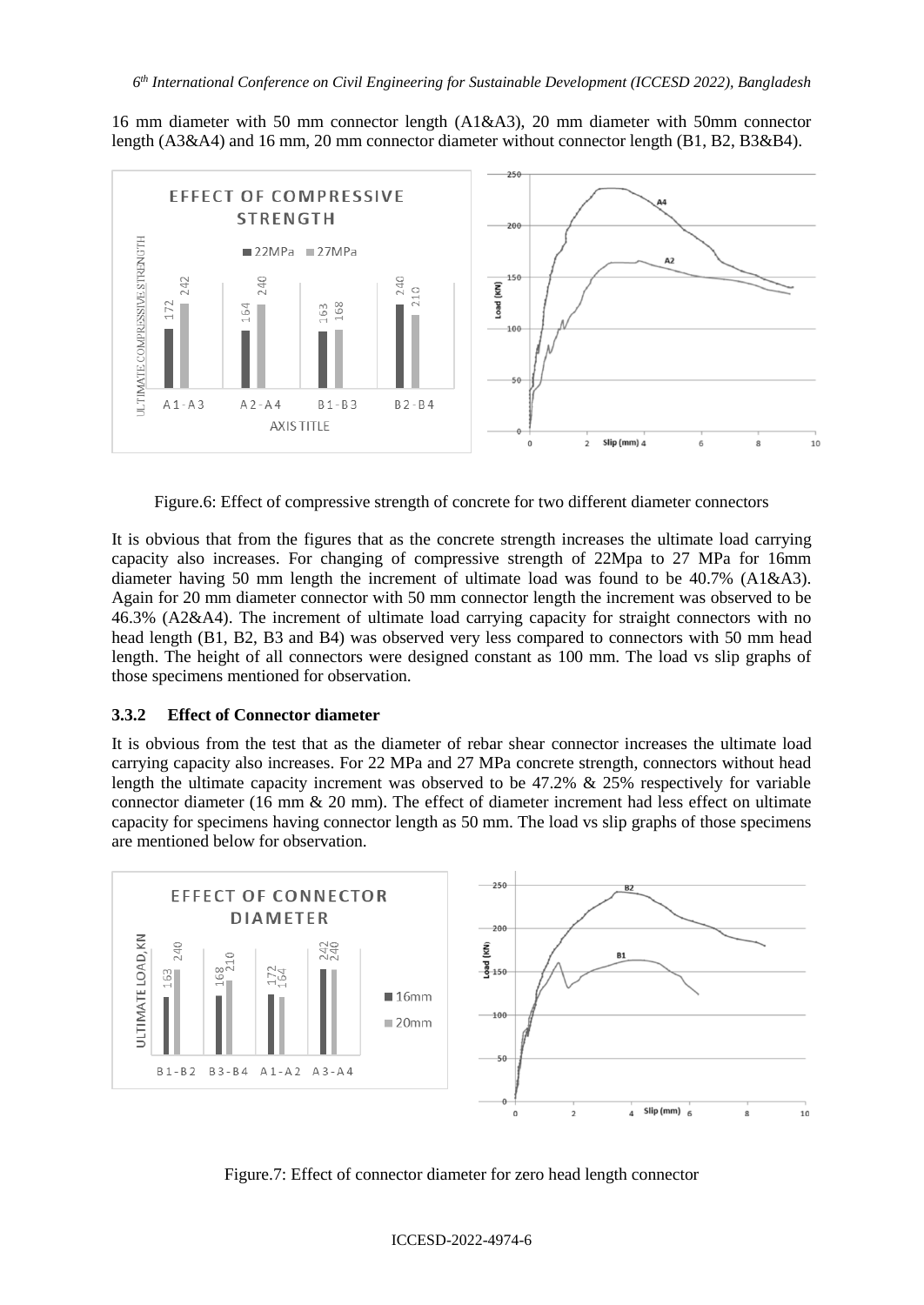## **3.3.3 Effect of Connector Length**

Specimens A1, A2, A3 & A4 were designed as 50 mm length and specimens B1, B2, B3 & B4 were designed as zero mm length. The height was kept constant as 100 mm for all the tested specimens. The effect of such variation on ultimate load carrying capacity are mentioned in the table below. From the above observation it was found that for connector having head length of 50 mm had higher ultimate capacity than connectors with zero head length. The maximum capacity increment was 44% for specimen A3 compared to B3 where connector diameter was 16mm and concrete strength was 27MPa. The capacity increase for 20mm diameter and 27MPa compressive strength of concrete with having variable connector length is 14.2%. So with lower compressive strength of concrete it is observed that the effect of connector length shows decrement in capacity. The relation between axial compressive load and vertical slip of steel section with respect to concrete slab are mentioned below for the effect of rebar shear connector length.



Figure 8: Effect of connector length for A3 and B3

# **4. CONCLUSIONS**

This research presented the results of tests performed on 8 push-out specimens to investigate the feasibility of using rebars as shear connectors in composite beam with solid concrete slab. The following conclusions are drawn concerning the failure modes, the ductility and the ultimate load capacity of the test specimens.

- 1. The failure modes observed from the push-out tests can be generally classified into two types: Shearing of the connector and Crushing-cracking of the concrete slab. The shearing of the connector was occurred, especially in the specimen with connectors of lower diameter connector 16mm. However, in specimens with 20mm connectors failure was caused by cracking and crushing of the concrete surrounding the connector.
- 2. The slip values at failure obtained from the push-out tests, were found greater than 6 mm. Therefore, the connector can be considered as ductile, according to Eurocode 4 (2005).
- 3. When the failure mode is concrete cracking-crushing, the ultimate load capacity decreased gradually and the maximum slip value was observed higher than the specimens of shearing of connector failure. So concrete crushing specimen showed more ductility than shearing of connector failure.
- 4. The ultimate load capacity increased significantly with the increase of connector diameter. With the increase of connector diameter from 16mm to 20mm the load carrying capacity increased 47.2% for 22MPa concrete strength and without connector length.
- 5. The ultimate load capacity increases with the increase of compressive strength of concrete. For 20mm diameter connector with 50mm connector length the capacity increased 46.3% with the increase of compressive strength from 22MPa to 27MPa.